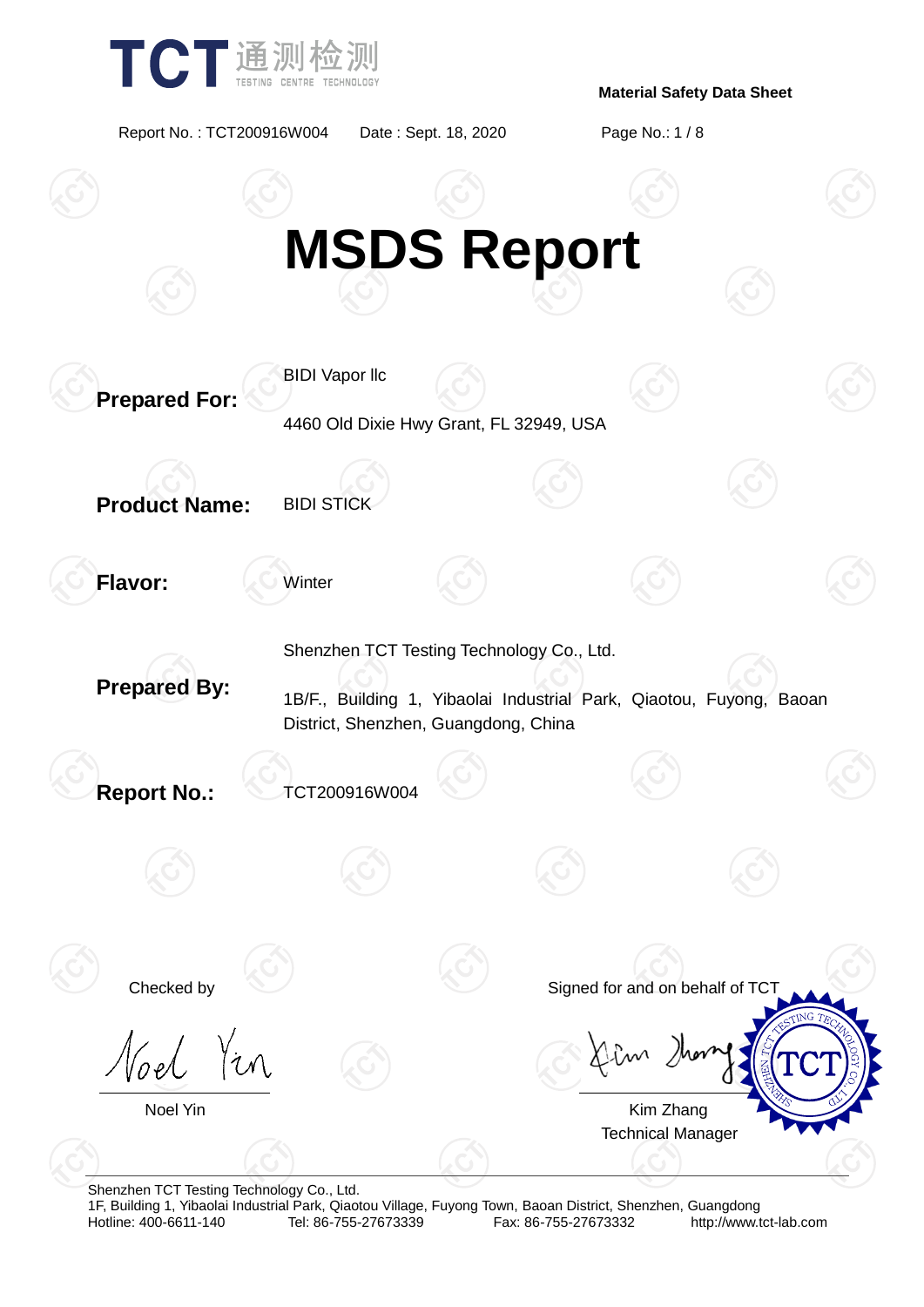

Report No. : TCT200916W004 Date : Sept. 18, 2020 Page No.: 2 / 8

# **Material Safety Data Sheet**

**Regulation (EC) No 1907/2006 (REACH), Annex II**

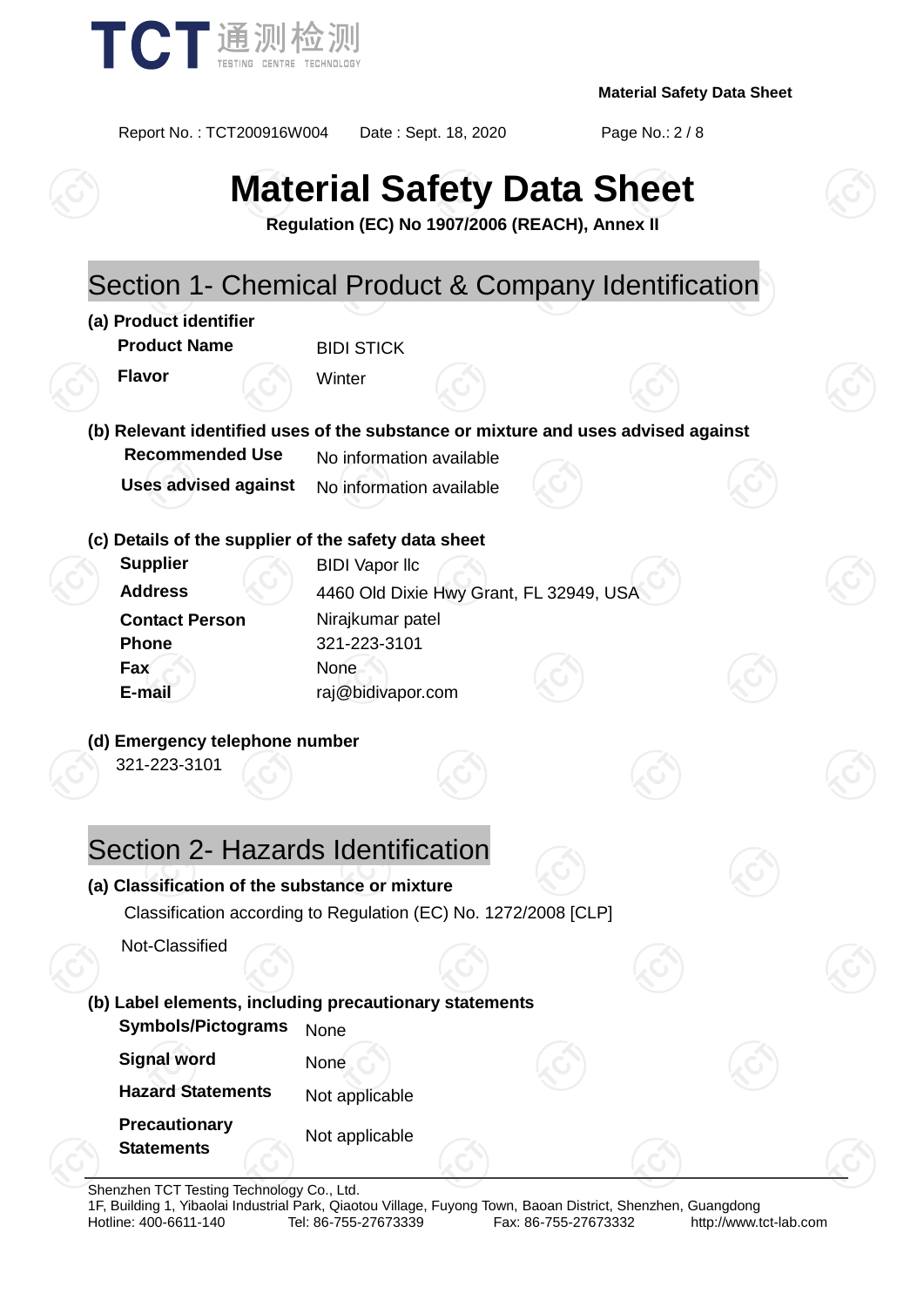

Report No. : TCT200916W004 Date : Sept. 18, 2020 Page No.: 3 / 8

**(c) Other hazards**

No information available



# Section 3- Composition/Information on Ingredients

#### **(a) BIDI STICK is a mixture**

| <b>Chemical Name</b>       | <b>CAS No.</b> | <b>CONTENT%</b> |  |
|----------------------------|----------------|-----------------|--|
| Menthol                    | 89-78-1        | 3.35            |  |
| <b>Nicotine</b>            | $54-11-5$      | 5.78            |  |
| Benzoic acid               | 65-85-0        | 6.87            |  |
| Propylene Glycol           | $57 - 55 - 6$  | 51.2            |  |
| Glycerol                   | $56 - 81 - 5$  | 32.0            |  |
| Ethanol                    | 64-17-5        | 0.256           |  |
| Butanoic acid, ethyl ester | 105-54-4       | 0.164           |  |
| Hexyl acetate              | 142-92-7       | 0.236           |  |
| <b>Butyl acetate</b>       | 123-86-4       | 0.081           |  |
| Isoamyl butanoate          | 106-27-4       | 0.010           |  |
| cis-3-Hexenyl Acetate      | 3681-71-8      | 0.007           |  |
| 6-Methyl-5-heptene-2-one   | 110-93-0       | 0.002           |  |
| Ethyl maltol               | 4940-11-8      | 0.001           |  |
| Diethyl sebacate           | 110-40-7       | 0.043           |  |

# Section 4- First Aid Measures

#### **(a) Description of first aid measures**

| <b>General advice</b> | In case of accident or unwellness, seek medical advice immediately                                                                                                                                                                    |
|-----------------------|---------------------------------------------------------------------------------------------------------------------------------------------------------------------------------------------------------------------------------------|
| <b>Inhalation</b>     | If fumes or combustion products are inhaled, remove victim to fresh air and<br>keep at rest in a position comfortable for breathing. Get medical<br>advice/attention if you feel unwell                                               |
| Ingestion             | Give water to rinse out mouth, then drink plenty of water, vomiting, and go<br>to a doctor                                                                                                                                            |
| Eye contact           | Keep eyelids apart and away from eye and moving the eyelids by lifting the<br>upper and lower lids occasionally, flush eyes with plenty of water or saline<br>water for at least 15 minutes, call a physician if irritation persists. |
| <b>Skin contact</b>   | Wash off immediately with soap and plenty of water while removing all<br>contaminated clothes and shoes. Wash contaminated clothing before<br>reuse. If skin irritation persists, call a physician.                                   |
|                       |                                                                                                                                                                                                                                       |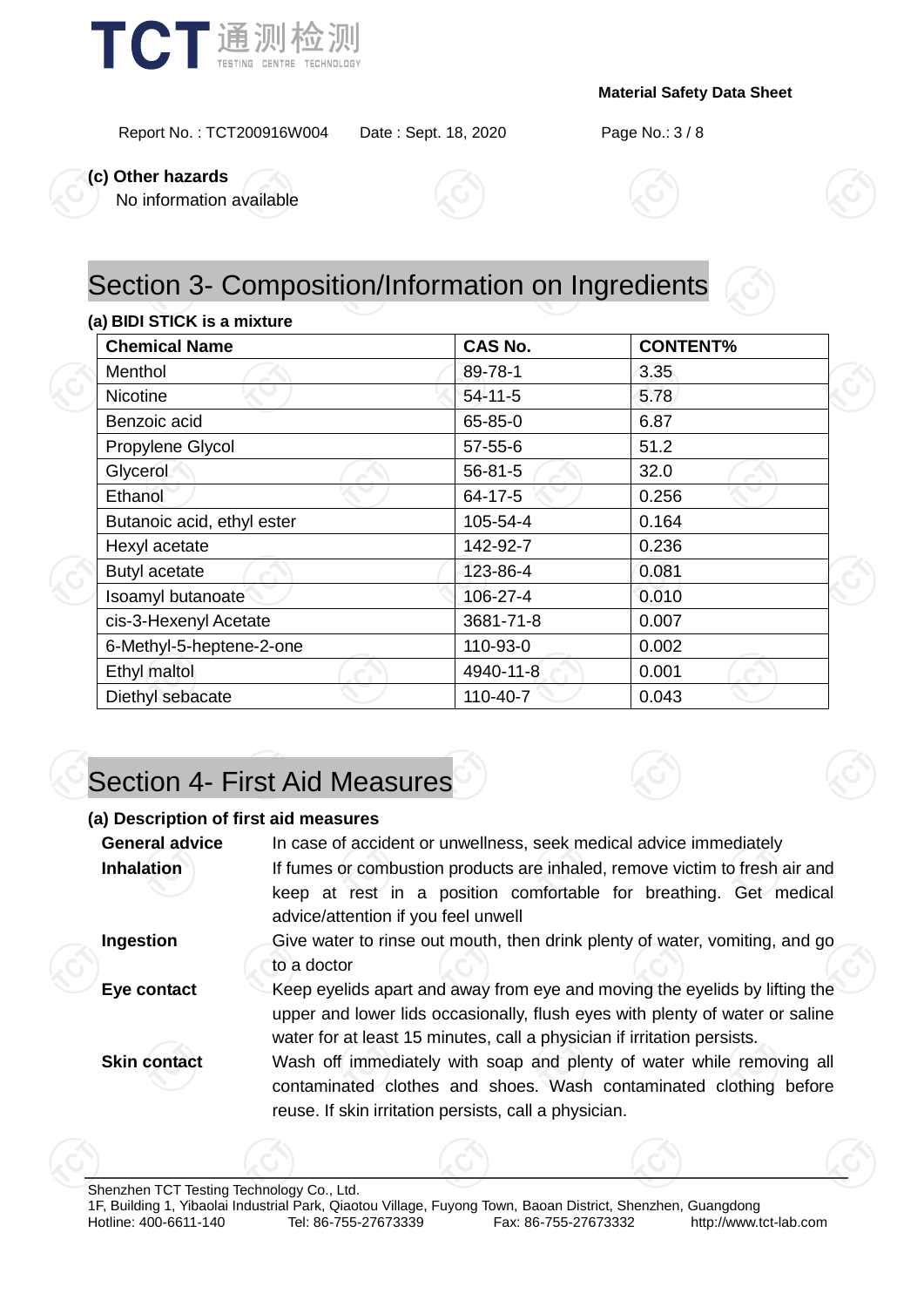

Report No. : TCT200916W004 Date : Sept. 18, 2020 Page No.: 4 / 8

### **(b) Most important symptoms and effects, both acute and delayed**

No information available

**(c) Indication of any immediate medical attention and special treatment needed**

Treat symptomatically

# Section 5- Fire Fighting Measures

**(a) Extinguishing media Suitable extinguishing bundance cxangershing** Water, CO<sub>2</sub>, Dry chemical powder, Foam **Unsuitable extinguishing media** No information available

### **(b) Special hazards arising from the substance or mixture**

No information available

### **(c) Special protective equipment and precautions for fire-fighters**

Firefighters should wear self-contained breathing apparatus and full firefighting turnout gear; Prevent, by any means available, spillage from entering drains or water courses; Use water delivered as a fine spray to control fire and cool adjacent area.

# Section 6- Accidental Release Measures

### **(a) Personal precautions, protective equipment and emergency procedures**

Evacuate personnel to safe areas. Avoid contact with skin, eyes or clothing. Ensure adequate ventilation, especially in confined areas. Do not breathe dust/fume/gas/mist/vapors/spray.

#### **(b) Environmental precautions**

Prevent product from entering drains

### **(c) Methods and material for containment and cleaning up**

Pick up and transfer to properly labeled containers. Avoid generation of dust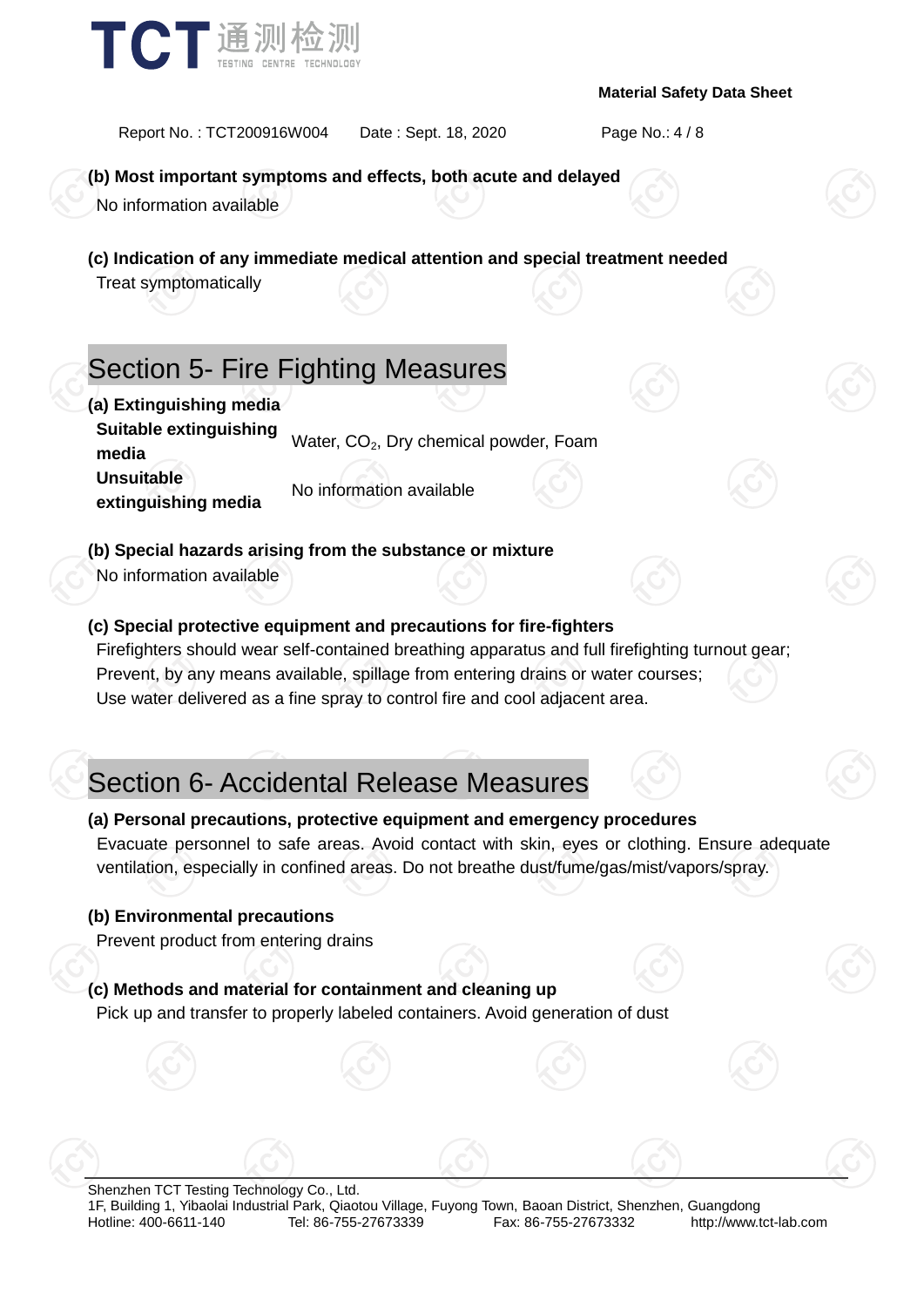

Report No. : TCT200916W004 Date : Sept. 18, 2020 Page No.: 5 / 8

# Section 7- Handling and Storage

### **(a) Precautions for safe handling**

Handle in accordance with good industrial hygiene and safety practice. Avoid contact with skin, eyes or clothing. Avoid generation of dust. Do not breathe dust/fume/gas/mist/vapors/spray

### **(b) Conditions for safe storage, including any incompatibilities**

Keep containers tightly closed in a dry, cool and well-ventilated place. Protect from moisture and fire. Store away from Oxidant, acids, halogen, Equipped with corresponding varieties and number of fire equipment and leakage emergency treatment equipment.

### Section 8 - Exposure Controls/Personal Protection

### **(a) Exposure controls**

**Engineering Controls** Ensure adequate ventilation, especially in confined areas

### **(b) Personal protective equipment**

**Personal protective equipment** Respiratory Protection: Special protection is generally not required, but if exposed to dust, it is recommended to wear self absorption filter dust masks

Skin Protection: Wear suitable protective clothing and gloves

Eye Protection: Not necessary under normal conditions. Wearing chemical safety protective glasses if necessary

**Hygiene Measures** Wash hands or take a shower after working

### **(c) Environmental exposure controls**

Avoid release to the environment

| Section 9- Physical and Chemical Properties |                    |  |  |
|---------------------------------------------|--------------------|--|--|
| <b>Physical State</b>                       | Appearance: Yellow |  |  |
|                                             | Form: Liquid       |  |  |
|                                             | Odor: Lush Ice     |  |  |
| pH, with indication of the<br>concentration | No data            |  |  |
| <b>Melting/freezing point</b>               | No data            |  |  |
| Boiling Point, initial boiling              | No data            |  |  |

Shenzhen TCT Testing Technology Co., Ltd.

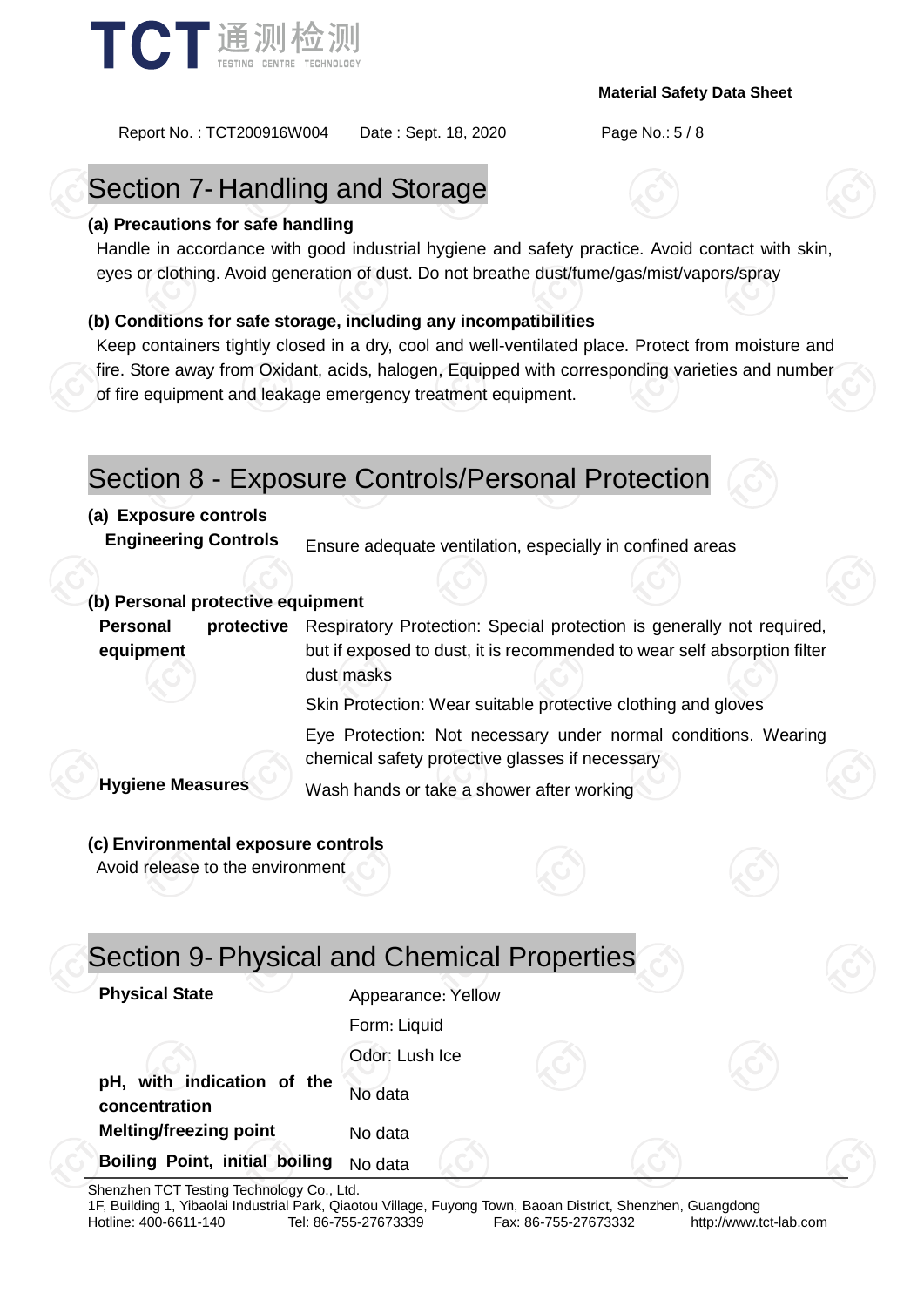

Report No. : TCT200916W004 Date : Sept. 18, 2020 Page No.: 6 / 8

| point and Boiling range                                                |                    |  |  |  |
|------------------------------------------------------------------------|--------------------|--|--|--|
| <b>Flash Point</b>                                                     | No data            |  |  |  |
| <b>Evaporation rate</b>                                                | No data            |  |  |  |
| <b>Flammability (soil, gas)</b>                                        | No data            |  |  |  |
| Upper/lower flammability or<br>explosive limits<br>Vapor pressure      | No data            |  |  |  |
| Vapor Density (Air = 1)                                                | No data            |  |  |  |
| <b>Density/relative density</b>                                        | No data<br>No data |  |  |  |
| <b>Solubility in Water</b>                                             |                    |  |  |  |
|                                                                        | Soluble in water.  |  |  |  |
| <b>Autoignition temperature</b>                                        | No data            |  |  |  |
| <b>Decomposition temperature</b><br><b>Kinematic viscosity</b>         | No data            |  |  |  |
|                                                                        | No data            |  |  |  |
| <b>Dynamic viscosity</b>                                               | No data            |  |  |  |
| <b>Explosive properties</b>                                            | No data            |  |  |  |
| <b>Oxidizing properties</b>                                            | No data            |  |  |  |
|                                                                        |                    |  |  |  |
| Section 10 - Stability and Reactivity                                  |                    |  |  |  |
| (a) Reactivity                                                         |                    |  |  |  |
| Stable under normal conditions                                         |                    |  |  |  |
| (b) Chemical stability                                                 |                    |  |  |  |
| Stable under recommended storage conditions                            |                    |  |  |  |
|                                                                        |                    |  |  |  |
| (c) Possibility of hazardous reactions<br>None under normal processing |                    |  |  |  |
|                                                                        |                    |  |  |  |
| (d) Conditions to avoid<br>No information available                    |                    |  |  |  |
| (e) Incompatible materials                                             |                    |  |  |  |
| No information available                                               |                    |  |  |  |
| (f) Hazardous decomposition products                                   |                    |  |  |  |
| No information available                                               |                    |  |  |  |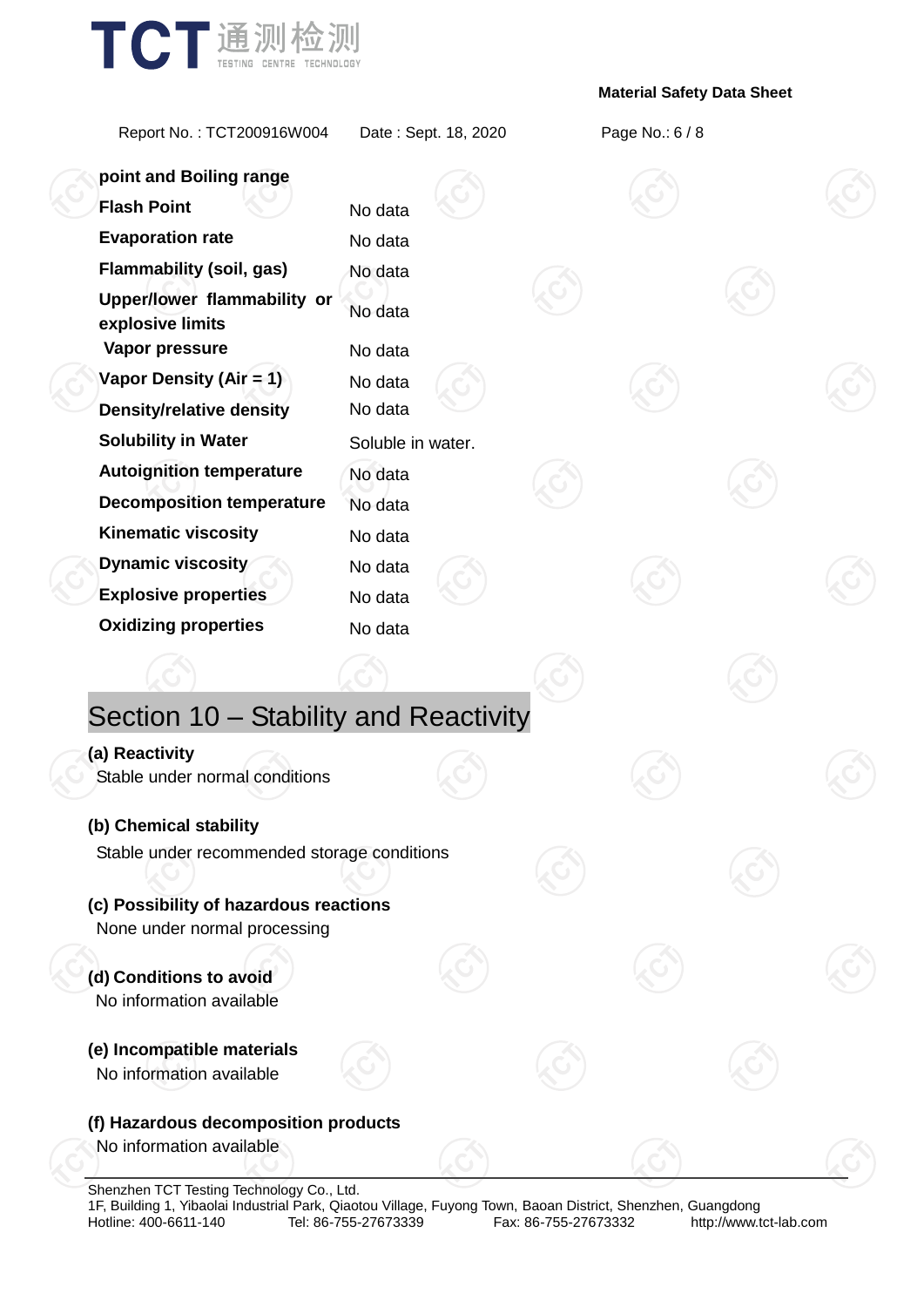

Report No. : TCT200916W004 Date : Sept. 18, 2020 Page No.: 7 / 8

# Section 11 – Toxicological Information

**(a) Information on toxicological effects Acute toxicity** Not classified **Skin corrosion/irritation** Not classified **Serious eye damage/eye irritation** Not classified **Sensitization** Not classified **Germ cell mutagenicity** Not classified **Carcinogenicity Not classified Reproductive toxicity** Not classified **STOT - single exposure** Not classified **STOT - repeated exposure** Not classified **Aspiration hazard** Not classified

## Section 12-Ecological Information

| <b>Toxicity</b>                            | No information available |
|--------------------------------------------|--------------------------|
| <b>Persistence</b><br>and<br>degradability | No information available |
| <b>Bioaccumulative potential</b>           | No information available |
| <b>Mobility in soil</b>                    | No information available |
| Other adverse effects                      | No information available |

## Section 13 – Disposal Considerations

**Waste treatment methods** Product disposal recommendation: Observe local, state and federal laws and regulations.

> Packaging disposal recommendation: Containers may be recycled or re-used. Observe local, state and federal laws and regulations.

> The potential effects on the environment and human health of the substances used in material; the desirability of not disposing of waste material as unsorted municipal waste and of participating in their separate collection so as to facilitate treatment and recycling;

Shenzhen TCT Testing Technology Co., Ltd. 1F, Building 1, Yibaolai Industrial Park, Qiaotou Village, Fuyong Town, Baoan District, Shenzhen, Guangdong http://www.tct-lab.com